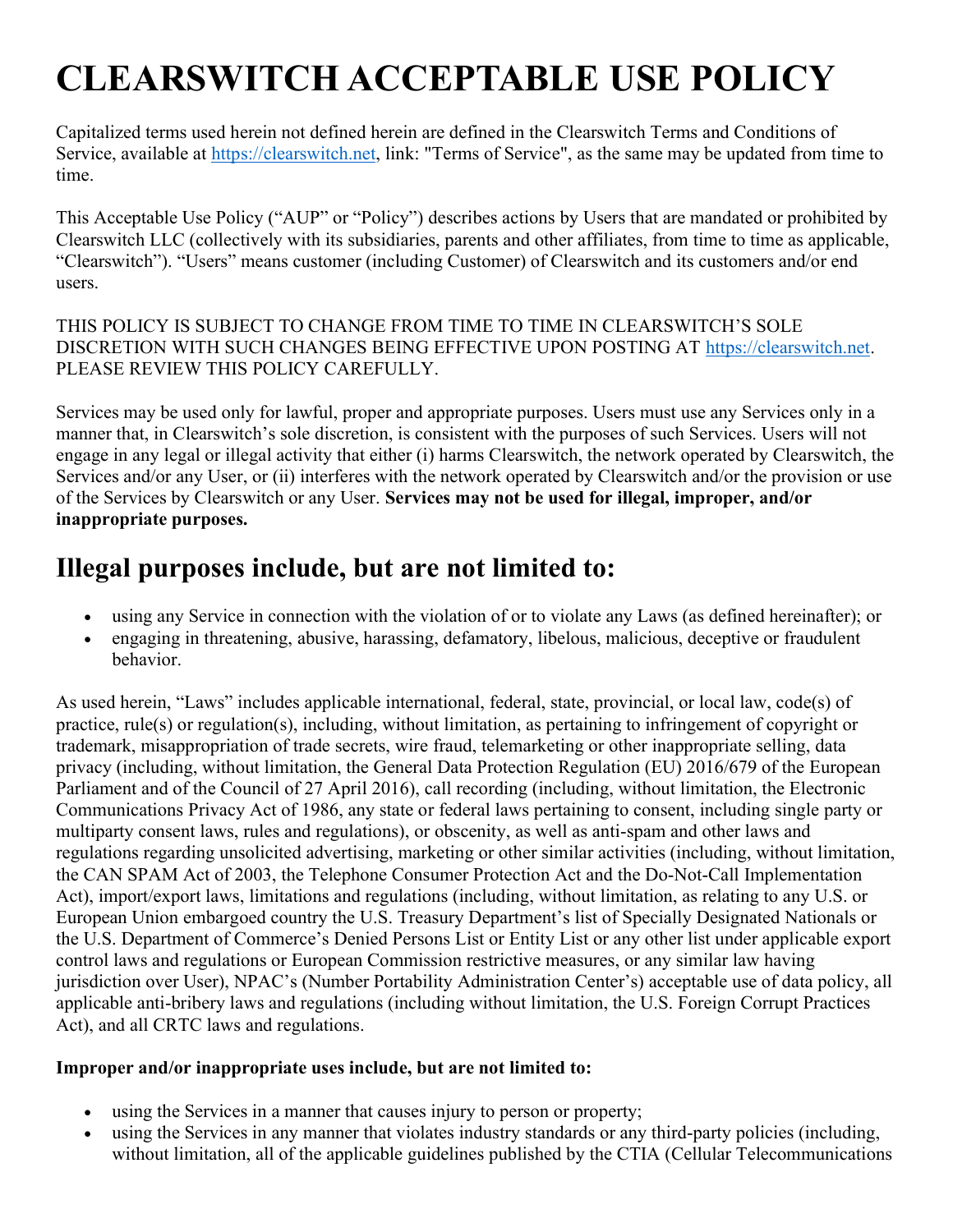Industry Association), the Mobile Marketing Association, NENA (National Emergency Number Association), or any other applicable accepted industry associations, carrier guidelines or other similar or analogous industry standards, third party policies or requirements in any jurisdiction);

- posting multiple messages similar in content to Usenet or other newsgroups, listservs, forums, e-mail mailing lists or other similar groups or lists; calling, messaging, storing, posting or transmitting harassing, threatening or abusive materials, e-mail or information;
- posting or transmitting any information or software that contains a virus worm, cancelbot or other harmful component; reverse-engineering any of the Services or any portion thereof; launching or facilitating, whether intentionally or unintentionally, a denial of service attached on any of the Services or engaging in any other conduct that adversely impacts the availability, reliability or stability of the Services;
- without permission from the owner of a system or network, doing any of the following:
	- o (a) accessing the system or network,
	- o (b) monitoring data or traffic,
	- o (c) probing, scanning, and/or testing firewalls,
	- o (d) testing the vulnerability of a system or network or
	- $\circ$  (e) breaching or bypassing any security or authentication routines of a system or network;
- conducting or forwarding surveys, contests, pyramid schemes, charity requests or chain letters;
- relaying e-mail in an anonymous fashion or forging any TCP-IP packet header;
- mailbombing, flooding, overloading, attacking or otherwise interfering with a system or network;
- sending unsolicited calls, messaging, e-mailings (including, without limitation, commercial advertising and informational announcements) if such unsolicited activities could reasonably be expected to or do in fact provoke complaints;
- operating a server in connection with the Services in an "open relay" configuration (a configuration whereby a mail server processes email messages where neither the sender nor the recipient is a local user);
- falsifying User or other identifying information provided to Clearswitch or to other Users of the Services;
- use of any Services in violation or any trademark, copyright, or any other intellectual property protection law or provision, or AUP policy of any third-party provider;
- use of any Services for the purposes of engaging in an activity in connection or conjunction with any pornographic and/or adult entertainment industry purpose, regardless of whether such activity is lawfully permitted; auto-dialing or predictive-dialing (sometimes referred to as "robo-dialing");
- continuous or extensive chat line or conference call participation, use of free conference calling or similar services that Clearswitch in its sole discretion deems to participate in traffic stimulation practices or schemes that result in excessive charges;
- use of an open telephone line as a monitoring, intercom or similar service;
- repetitive and/or continuous messaging or calling to the same destination or number if such activity could reasonably be expected to or in fact does provoke complaints;
- long duration calls (defined as calls to the same number in excess of four continuous or cumulative hours within a 24-hour period) and/or calls placed to specific numbers / destinations for the purpose of generating charges or fees for or with a third party;
- use of call Services in a manner which does not consist of uninterrupted live human voice dialog by and between natural human beings;
- restricting or inhibiting any other User or any other person from using and enjoying the Services and/or the Internet; or engaging in any of the foregoing activities by using the services of another provider or third party and channeling such activities through an account provided by Clearswitch, or otherwise involving the Services or any Clearswitch account in any way with or without another provider or third party for the purpose of facilitating the foregoing activities; or
- with respect to any unlimited calling package, in addition to any other of the prohibited uses, autodialing, continuous or extensive call forwarding, continuous connectivity, fax broadcast/blasting,